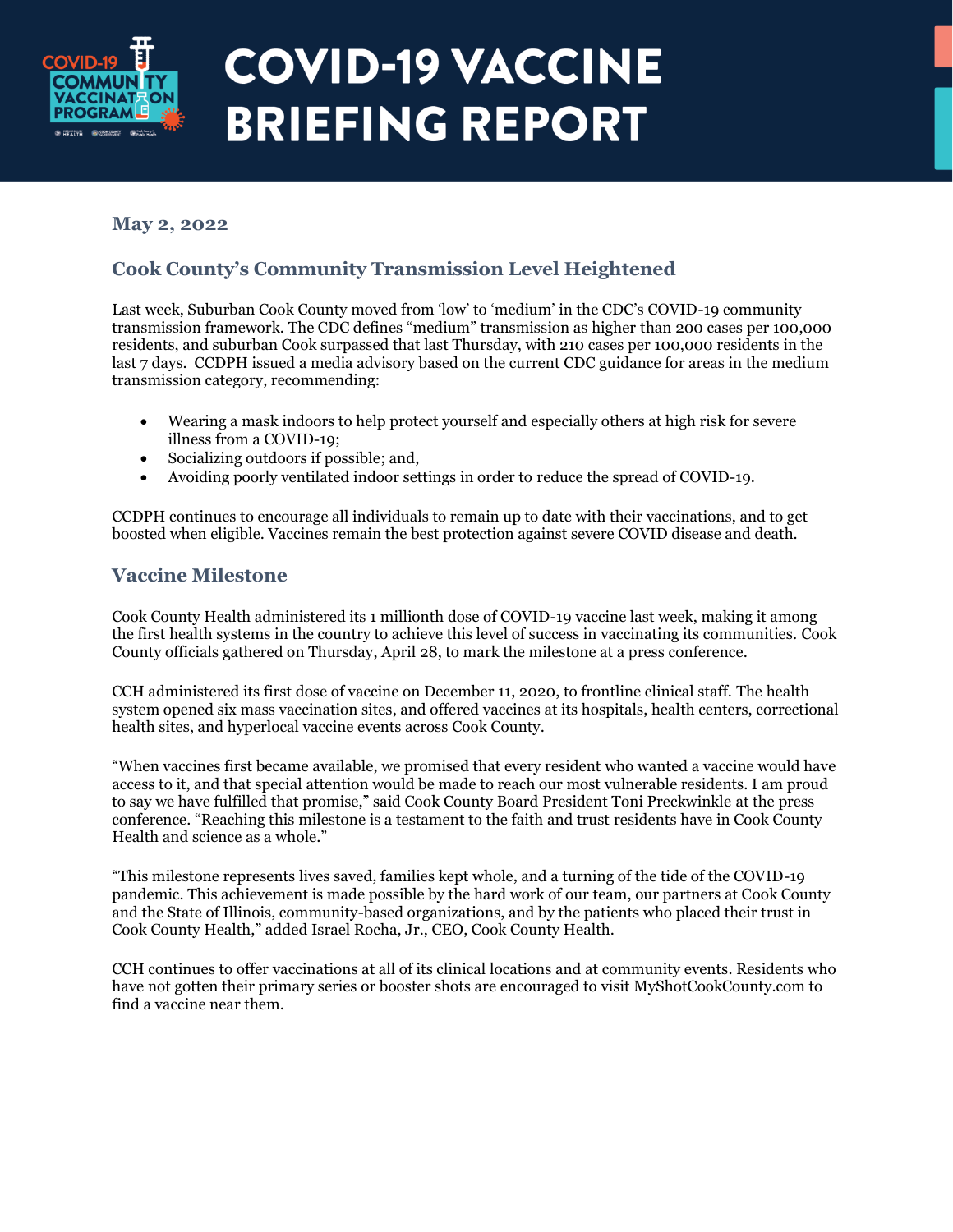

### **Building Healthy Communities Grants**

The deadline for community-based organizations to respond to the Building Healthy Communities RFPs is Monday, May 16, 2022. Funding through Building Healthy Communities will support on-going COVID-19 response, resiliency, and recovery, and aim to continue to prevent and control the spread of COVID-19, lessen the health, social and economic impacts, and reduce COVID-19 health disparities, especially in communities and with populations disproportionately burdened by the pandemic.

Twelve million dollars in grants will be made available using a combination of funds provided to Cook County by the American Rescue Plan Act (ARPA), the Centers for Disease Control and Prevention (CDC) and the Illinois Department of Public Health (IDPH) to support local organizations in expanding programs promoting mental health, food security, and positive youth development across Cook County.

Eleven million dollars in grants will be made available through a Request for Proposal (RFP) led by the Cook County Department of Public Health. These grants are being made available for organizations serving the Cook County suburbs. Eligible activities include:

- COVID-19 education, prevention and treatment
- Chronic disease self-management programs for older adults
- Worker rights, health and safety
- Deployment of Community Health Workers
- Health Equity in All Policies
- Organizational health literacy
- Organizational sustainability for advancing racial equity and well-being

One million dollars in grants will also be made available to support community-based organizations serving the City of Chicago for mental health, food insecurity and positive youth development. Organizations can apply for funding through a separate RFP led by Cook County Health.

Interested organizations can find [RFP #H22-0027 \(BHC in Suburban Cook\)](https://cookcountyhealth.org/public_bids/h22-0027/) and [RFP #H22-0028 \(BHC](https://cookcountyhealth.org/public_bids/h22-0028/)  [in the City of Chicago\)](https://cookcountyhealth.org/public_bids/h22-0028/) on the [Bids and RFPs webpage](https://cookcountyhealth.org/about/doing-business-with-cook-county-health/bids-rfps/) hosted on the Cook County Health website.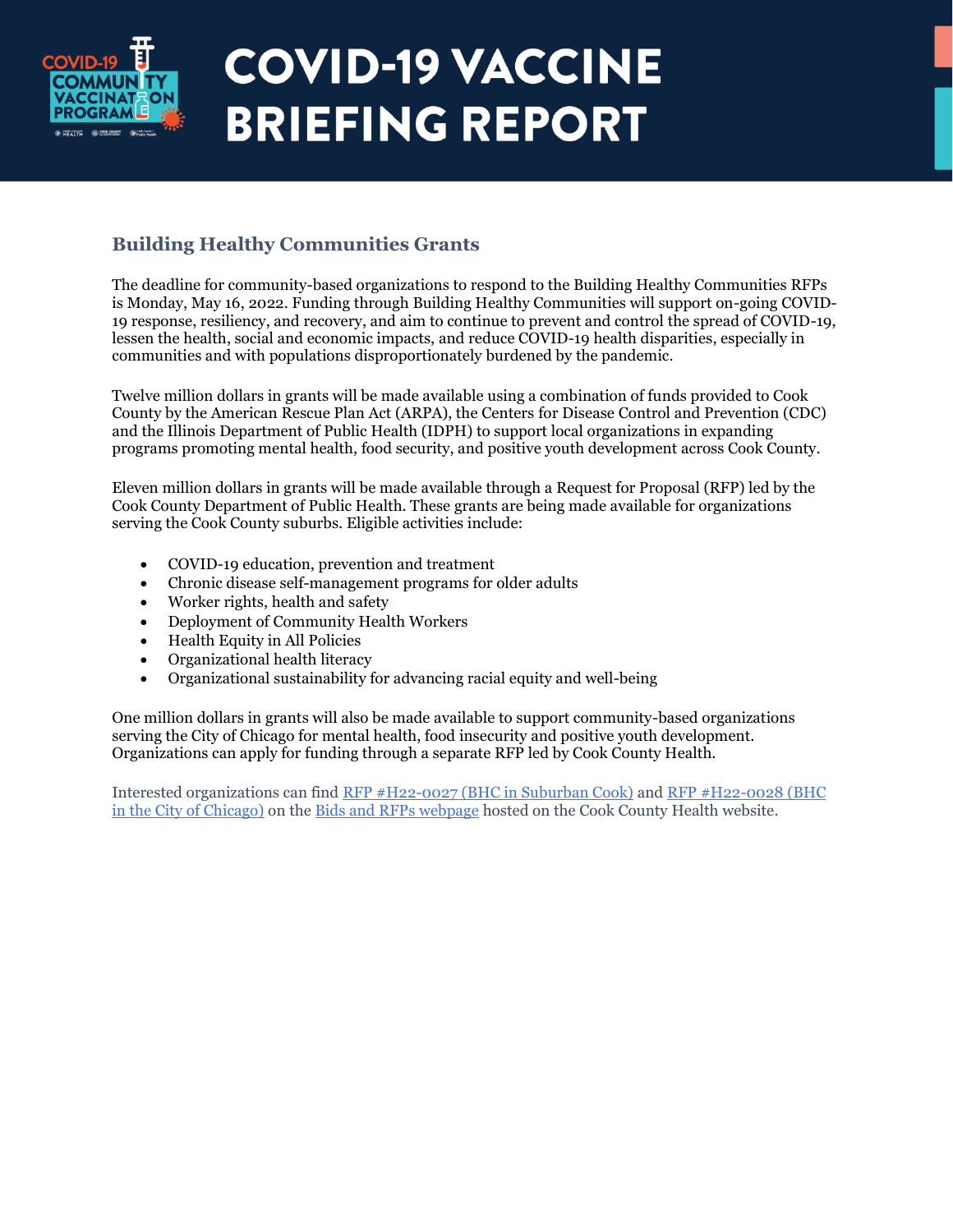

#### **According to the Illinois Department of Public Health**

As of April 28, 2022, 1,966,190 residents in CCDPH's jurisdiction (86%) have received at least one dose, including 1,495,847 individuals (65.4%) who have been fully vaccinated and 663,122 who have received a booster (44.3%).

#### **COVID-19 Case Counts**

CCDPH continues to monitor cases closely in suburban Cook County. CCDPH is in regular contact with CDPH and IDPH to discuss cases and potential mitigation strategies should the trends indicate the need.

| 210                      | 4.4                                         | 3.2%                          |
|--------------------------|---------------------------------------------|-------------------------------|
| Cases per 100,000 Last 7 | <b>Hospital Admissions per</b>              | <b>Hospital Beds Occupied</b> |
| <b>Days</b>              | 100,000 Last 7 Days                         | by COVID-19 Patients          |
|                          | <b>Medium</b><br><b>CDC Community Level</b> |                               |

### **Total Shots Administered by Cook County Health (as 4/29/22)**

| <b>Total Persons</b><br><b>Vaccinated</b> | <b>First Dose</b> | <b>Second Dose</b> | Booster $(1st)$ | (Booster(2 <sup>nd</sup> ) | Total<br><b>Doses</b> |
|-------------------------------------------|-------------------|--------------------|-----------------|----------------------------|-----------------------|
| 540,273                                   | 483,185           | 439,359            | 75,138          | 2,841                      | 1,000,523             |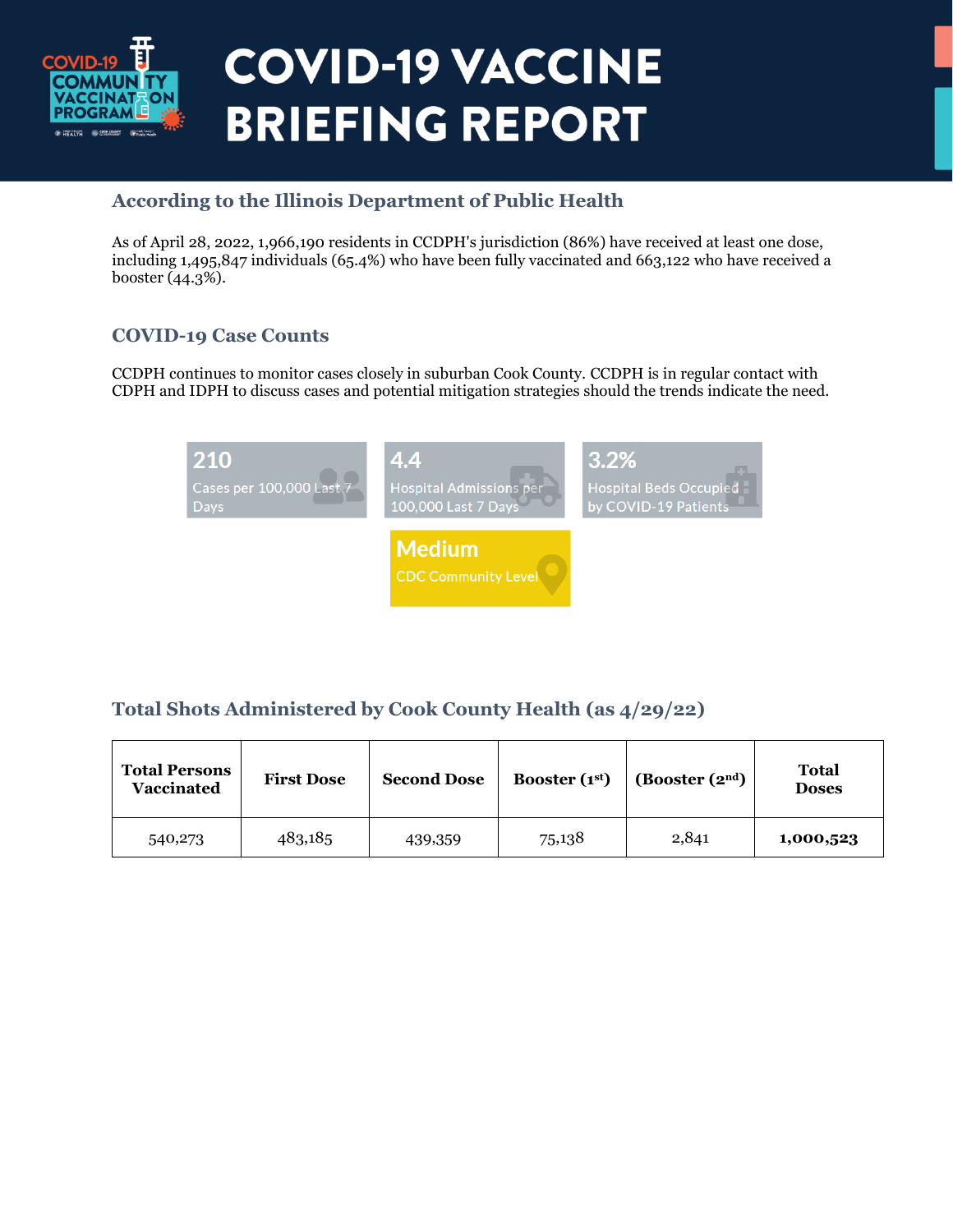

#### **Upcoming Pop-Up/Mobile Sites**

Below is a list of mobile pop-up vaccination clinics scheduled for this week. The clinics listed as "Open" are clinics that can be accessed by anyone in the community, while those that are "closed" are in settings where only those residents, employees, or service recipients are eligible for vaccine. These closed sites are not open to the public and typically short term unless otherwise noted. This list includes sites operated by CCH and sites operated by CCDPH in partnership with others.

| <b>Date</b>            | <b>Facility/Organization</b>                  | <b>Town</b>                  | Open/Closed |
|------------------------|-----------------------------------------------|------------------------------|-------------|
| 5/2/2022               | <b>Summit Senior Homes (HACC)</b>             | Summit                       | closed      |
| 5/3/2022               | Quinn Center                                  | Maywood                      | open        |
| 5/4/2022               | Armond King (HACC)                            | Skokie                       | closed      |
| $\frac{5}{4}/2022$     | Huntington Apartments (HACC)                  | <b>Niles</b>                 | closed      |
| $\frac{5}{4}/2022$     | <b>Richton Park Medical Building</b>          | <b>Richton Park</b>          | open        |
| 5/4/2022               | United Christ Church                          | <b>Country Club</b><br>Hills | open        |
| 5/6/2022               | Prairie State College                         | Chicago<br>Heights           | open        |
| 5/7/2022               | <b>Restoration Ministries</b>                 | Harvey                       | open        |
| 5/7/2022               | Richton Park Medical Center                   | <b>Richton Park</b>          | open        |
| $5/7/20$ <sub>22</sub> | State Rep Elizabeth Hernandez Event           | Cicero                       | open        |
| 5/7/2022               | The Quinn Center                              | Maywood                      | open        |
| 5/9/2022               | <b>Turlington West Apts (HACC)</b>            | Harvey                       | closed      |
| $\frac{5}{10}/2022$    | <b>Oakton Community College - Des Plaines</b> | Des Plaines                  | open        |
| $\frac{5}{10}/2022$    | Oakton Community College - Skokie             | Skokie                       | open        |
| 5/11/2022              | Chicago Park District                         | Chicago<br>Heights           | open        |
| 5/11/2022              | United Christ Church                          | Country Club<br>Hills        | open        |
| 5/12/2022              | Edward Brown (HACC)                           | Robbins                      | closed      |
| 5/12/2022              | <b>Imperfect Foods</b>                        | Northlake                    | closed      |
| 5/13/2022              | <b>Wheeling Towers (HACC)</b>                 | Wheeling                     | closed      |
| $\frac{5}{14}/2022$    | <b>Rincon Family Services</b>                 | Summit                       | open        |
| 5/14/2022              | United Christ Church                          | <b>Country Club</b><br>Hills | open        |